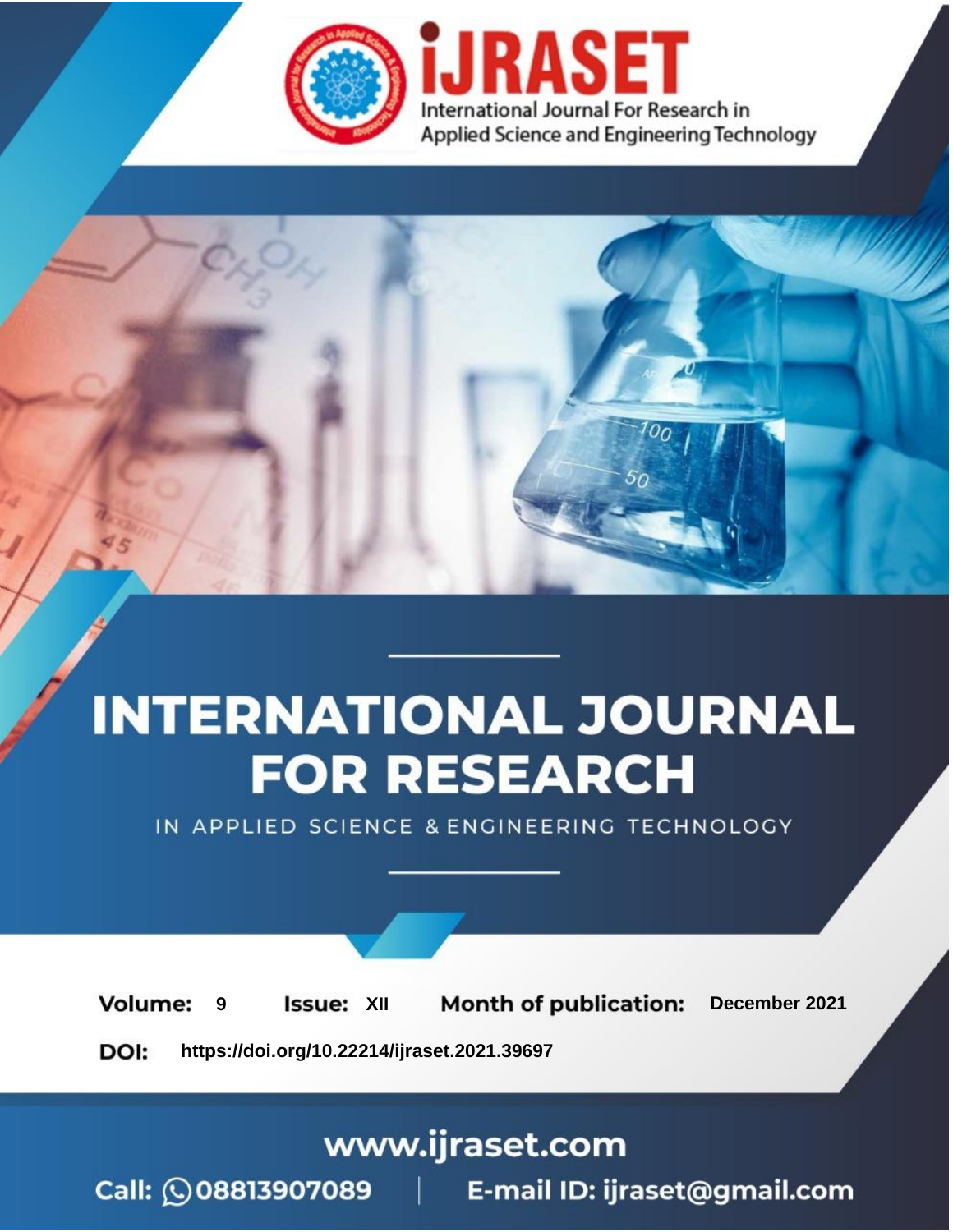

### **Biceps Tenotomy Vs Tenodesis in Patients Younger Than 50, Systematic Review**

Mona Mohammed *Dr. Soliman Fakeeh Hospital, Saudi Arabia*

*Abstract: Purpose: The objective of this meta-analysis was to offer an up-to-date comparison of clinical outcomes of tenotomy and tenodesis in the surgical treatment of LHB tendinopathy in patients under the age of 50.*

*Methods: A literature search was conducted in EMBASE, PubMed/Medline and the Cochrane database from January 2010 to Dec 2020. All studies that compared the clinical results of LHB tenotomy and tenodesis were included.*

*Results: The Meta- analysis data were from nine studies that comprised 669 participants who had LHB tenotomy or tenodesis with or without other shoulder surgeries (mainly rotator cuff repairs). There were no clinically significant changes in the Constant score, the American Shoulder and Elbow Society Score, shoulder pain, elbow flexion strength loss, or forearm supination strength when tenodesis and tenotomy were compared in randomized studies. Patients who have tenodesis were less likely to develop a Popeye deformity.*

*Conclusion: In a meta-analysis, patients who had a tenotomy were more likely to have a Popeye deformity. There is no evidencebased benefit of LHB tenodesis over tenotomy in terms of shoulder function, shoulder discomfort, or biceps-related strength, according to a large number of studies. It's unknown whether LHB tenodesis is beneficial to some patient populations, such as children.*

*Keywords: Biceps, Tenotomy, Tenodesis, Rotator cuff, Meta-analysis*

#### **I. INTRODUCTION**

The biceps tendon is a typical source of shoulder pain. The biceps tendon is the subject of various debates, one of which is whether to treat it using tenotomy or tenodesis. Tenotomy is the fastest and least expensive method. The goal of tenodesis is to keep function and cosmesis. Patient preferences, the presence of a postoperative Popeye deformity, and functional result are three outcomes that might be used to investigate this debate. Popeye's Deformity and Patient Preferences Patient preference is a significant consideration when comparing biceps tenotomy and tenodesis.

The biceps tendon, unlike the rotator cuff, has substantial sociocultural connotations <sup>(1)</sup>. Furthermore, because of its prominence, it frequently serves as a reflection of the overall quality of surgery provided to the patient. According to patient preference surveys, patients prefer tenodesis to tenotomy regardless of age. Following tenotomy surgeries, a postoperative Popeye deformity is significantly more prevalent, as one might predict  $(2)$ .

Shoulder arthroscopy is used to repair lesions of the long head of the biceps tendon, which are a common source of shoulder discomfort. Surgical intervention is usually reserved for situations of intractable tenosynovitis or tendinosis, acute or degenerative tearing, or biceps instability  $^{(3)}$ . Continued discomfort might develop if symptomatic biceps pathology is not addressed during surgery. There is a lot of controversy about whether to use biceps tenodesis or tenotomy at the time of operation. Tenodesis and tenotomy have both been found to have positive clinical outcomes. Tenotomy supporters argue that it is easy, has minimal surgical morbidity, requires little operational time, does not require postoperative rehabilitation, and provides effective, predictable pain management. Tenodesis supporters argue that treatment helps avoid aesthetic deformity, reduces subjective cramping, and improves supination strength<sup>(4)</sup>.

Pathology of the proximal long head of the biceps brachii tendon (LHBBT) can arise alone or in conjunction with other shoulder diseases such as impingement and rotator cuff tears. As a result, the biceps tendon is frequently treated intraoperatively during concurrent surgery. Tenotomy and tenodesis are two commonly utilized alternative procedures for treating proximal biceps pathology and superior labrum anteriorposterior (SLAP) rips in the appropriate situation. However, there is disagreement over whether approach produces better surgical outcomes, and studies have failed to show a clear advantage of one procedure over the other  $(5)$ .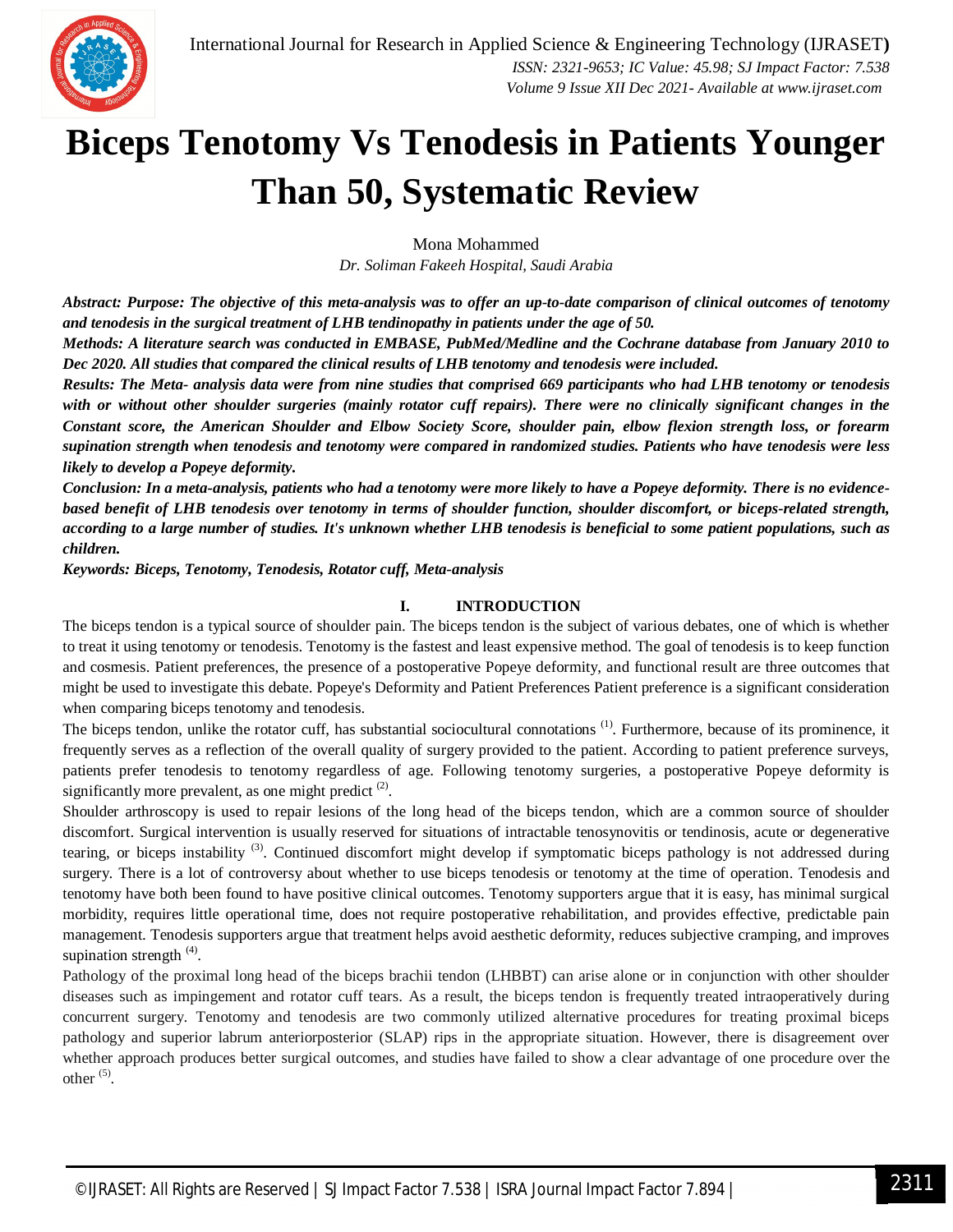

International Journal for Research in Applied Science & Engineering Technology (IJRASET**)**  *ISSN: 2321-9653; IC Value: 45.98; SJ Impact Factor: 7.538 Volume 9 Issue XII Dec 2021- Available at www.ijraset.com*

Despite tenotomy and tenodesis have been demonstrated to give positive and comparable results in treating lesions of the long head of the biceps, there is still controversy over the best treatment. According to anecdotal evidence, tenotomy should be saved for elderly, low-demand patients, while tenodesis should be done on younger patients and those who engage in intense labor. Tenotomy supporters argue that it is a technically simple technique that results in easy rehabilitation and a quick return to activity with a low complication and reoperation rate <sup>(6)</sup>. The purpose of this systematic review was to evaluate patient-reported and objective clinical features between tenotomy and tenodesis for the treatment of lesions of the long head of the biceps brachii in patients younger than 50.

#### **II. MATERIALS AND METHODS**

#### *A. Search Strategy*

The original study protocol was a priori registered at the International Prospective Register of Systematic Reviews (PROSPERO)<sup>(7)</sup>. This systematic review was conducted according to the PRISMA guidelines. EMBASE, MEDLINE and Cochrane databases were searched for studies comparing LBH tenodesis with tenotomy, published from January 2010 until Dec 2020. All studies comparing clinical outcomes between LHB tenotomy and tenodesis were included.

#### *B. Inclusion and Exclusion*

The inclusion criteria were articles evaluating (1) LHB tenodesis, (2) in humans, (3) in a clinical setting, and (4) published in English.

#### The exclusion criteria were as follows:

(1) Review articles, (2) biomechanical/cadaveric studies, (3) technique-only articles, (4) diagnostic and anatomic articles, and (5) case series with less than ten patients are all acceptable. If either of the reviewers couldn't decide if a study was eligible during screening, it was preserved for full-text review. During the full-text stage, disagreements were settled through a consensus discussion with the senior author. Finally, further relevant researches were hand-searched in the references of each article included in this review.

#### **III. RESULTS**

#### *A. Study Identification*

The initial identifications literature search produced total 130 articles which recorded as following (82 articles from PubMed, 36 articles from embase and 12 articles from cochrane. 75 articles removed from duplicate which screened From it 55 articles. The full articles assessed for eligibility 36 articles. Finally 9 articles include included in qualitative and quantitation (Metal analysis) syntheses as shown in figure (1).



Figure 1. Meta-analysis flow diagram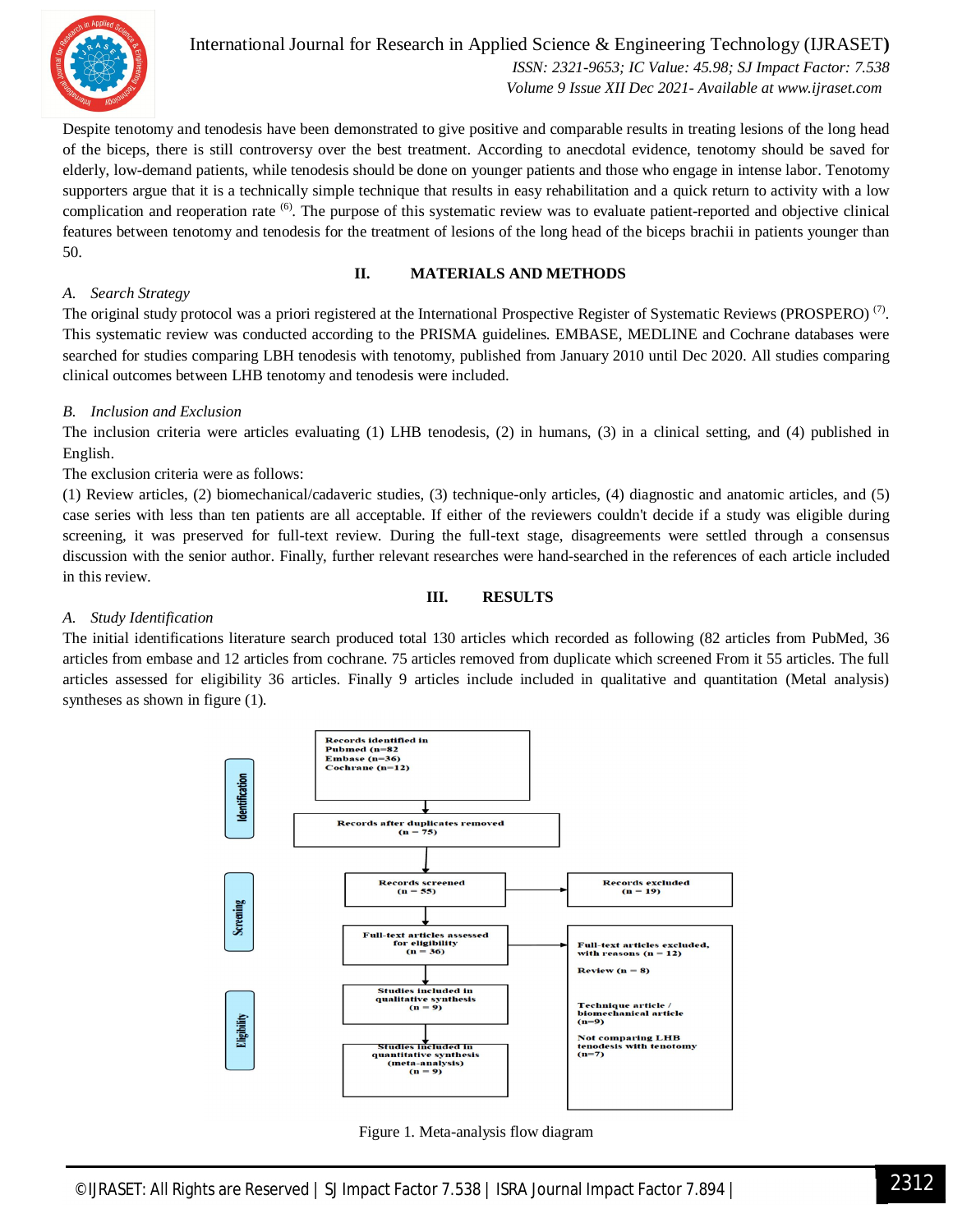

#### International Journal for Research in Applied Science & Engineering Technology (IJRASET**)**  *ISSN: 2321-9653; IC Value: 45.98; SJ Impact Factor: 7.538 Volume 9 Issue XII Dec 2021- Available at www.ijraset.com*

#### *B. Included Studies*

The characteristics of the studies are summarized in Table 1. Nine studies reporting on 669 participants were included in this metaanalysis.16-41 years Of these, 301 patients were treated with tenodesis (44,9 %), and 413 were treated with tenotomy (54%). The majority of the participants were treated for biceps pathology with concomitant rotator cuff lesions. Three studies included only patients with isolated LHB tendinopathy. In total, patients treated by tenodesis or tenotomy had similar rates of concomitant shoulder procedures. For all patients, follow-up ranged from 10 to 40 years.

| Author                        | Study type                           | N   | <b>Outcomes</b>                                                                                              | Rate of patients<br>with<br>cointerventions% | Tenodesis type |
|-------------------------------|--------------------------------------|-----|--------------------------------------------------------------------------------------------------------------|----------------------------------------------|----------------|
| Belay et al (8).              | Randomized<br>controlled trial, I    | 34  | VAS, ASES, SANE                                                                                              | 56                                           | Suprapectoral  |
| Castricini et al $(9)$ .      | Randomized                           | 55  | Constant score, popeye deformity VAS, SF<br>36, ROM, elbow flexion strength, cramping<br>pain                | 100                                          | Suprapectoral  |
| Hufeland et al $(10)$ .       | controlled trial, I                  | 20  | Constant score, flexion strength, and<br>Popeye deformity                                                    | $\Omega$                                     | Suprapectoral  |
| Lee et al $(11)$ .            | Randomized                           | 128 | ROM, VAS, ASES, Constant score,<br>Popeye deformity                                                          | 100                                          | Suprapectoral  |
| MacDonald et al $(12)$ .      | controlled trial, I                  | 114 | ASES, WORC, VAS, elbow flexion and<br>supination strength (no comparison with<br>contralateral side), Popeye | 100                                          | Suprapectoral  |
| Van Deurzen et al $^{(13)}$ . | Randomized                           | 78  | Constant sore, ESI, DASH, DOSS, EQ5D,<br>VAS, external rotation, Popeye<br>deformity                         | 100                                          | Intracuff      |
| Zhang et al (14).             | controlled trial, I                  | 97  | Surgical time, cost, pain (VAS), Popeye<br>sign, flexion and supination strength and<br>Constant score       | 100                                          | Suprapectoral  |
| Aflatooni et al $^{(15)}$ .   | Retrospective cohort<br>study, III   | 66  | Satisfaction, cramping pain, and bicipital<br>pain                                                           | 100                                          | Suprapectoral  |
| Ikemoto et al (16)            | Retrospective cohort<br>study, III I | 77  | UCLA, ROM and elbow flexion strength,<br>Popeye deformity                                                    | 100                                          | Intracuff      |

#### Table (1). The characteristics of metal analysis studies

#### **IV. DISCUSSION**

In terms of shoulder function, shoulder discomfort, or biceps-related strength, the current meta-analysis found no clinically meaningful benefit of LHB tenodesis over tenotomy. After tenotomy, patients were more likely to have Popeye deformity and cramping discomfort. In general, the conclusions are comparable to those of earlier meta-analyses that pooled data from nonrandomized trials as well. However, because the meta-analysis included just RCTs, the conclusions had a significantly larger evidence basis. There were 8 new studies and 663 additional patients compared to the last analysis; if these findings are carefully followed, the sole rationale to conduct an LHB tenodesis would be to lessen the risk of a Popeye deformity or cramping bicipital discomfort. In a recent research, the majority of patients chose LHB tenodesis to tenotomy, regardless of their age <sup>(17)</sup>. The fundamental reason for this desire was apprehension over the look of the upper arm. The autotenodesis of the LHB tendon stump in the intertubercular groove was verified by ultrasound in 26 participants in the same research. These statistics might be utilized in counseling so that patients aren't worried about developing a Popeye deformity <sup>(18)</sup>. All LHB tenodesis approaches were compared to LHB tenotomy in our study, and we found no clinically significant differences (that is, a difference equal to or larger than the least clinically important differences). Anil and colleagues conducted a network meta-analysis that compared all tenodesis procedures (arthroscopic intracuff tenodesis, arthroscopic suprapectoral tenodesis, and open subpectoral tenodesis) with tenotomy in 22 studies <sup>(19)</sup>. It was determined that all tenodesis procedures outperform tenotomy in terms of functional results.

However, the clinical relevance of the observed differences might be questioned, and we would be more cautious in our conclusion (i.e., that there is no clinical difference between tenodesis and tenotomy). Importantly, Anil and colleagues discovered a significantly greater rate of chronic bicipital groove discomfort following intra-cuff tenodesis compared to tenotomy, suggesting that this tenodesis procedure should be avoided. Suprapectoral and subpectoral tenodeses both improved clinically, according to a recent focused comparative meta-analysis<sup>(20)</sup>.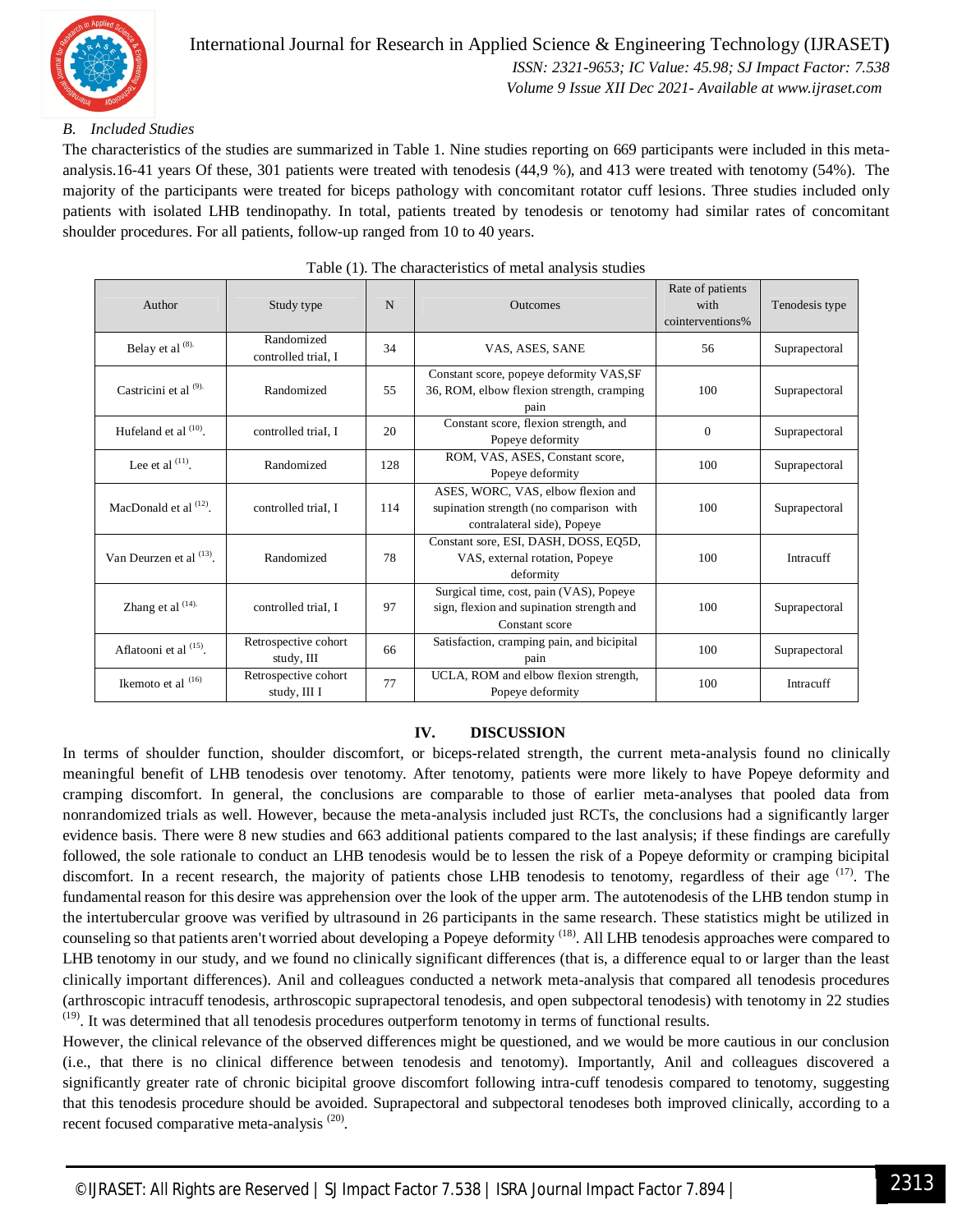

International Journal for Research in Applied Science & Engineering Technology (IJRASET**)**

 *ISSN: 2321-9653; IC Value: 45.98; SJ Impact Factor: 7.538 Volume 9 Issue XII Dec 2021- Available at www.ijraset.com*

In the present review, it's important to note that including or excluding lower-quality studies had no effect on the meta-analysis' conclusions. As a result, the value of nonrandomized research should not be overlooked. Patients with cointerventions should be excluded from future randomized controlled studies including LHB tenotomy and tenodesis, and patient-reported outcomes, such as patient satisfaction, should be included. In this perspective, registry-based research may provide useful study designs for determining which subgroups may benefit from LHB tenodesis. Furthermore, future studies should include a more homogenous age group (for example, only patients younger than 40 years of age) and at least a 2-year follow-up, based on our investigation of heterogeneity<sup>(21)</sup>.

#### **V. CONCLUSION**

The Meta analysis indicates that biceps tenotomy and tenodesis are both effective therapies for proximal biceps tendon disease in the setting of concurrent shoulder surgery, with high patient satisfaction. In patients with tenodesis, there was a tendency toward more pleasure and less issues. Despite this, some younger tenodesis patients described adverse side effects. Patients in both groups reported with equal frequency (95%) that they would repeat the procedure.

#### **REFERENCES**

- [1] Slenker NR, Lawson K, Ciccotti MG, Dodson CC, Cohen SB. Biceps tenotomy versus tenodesis: clinical outcomes. Arthroscopy: The Journal of Arthroscopic & Related Surgery. 2012 Apr 1; 28(4):576-82.
- [2] Patel KV, Bravman J, Vidal A, Chrisman A, McCarty E. Biceps tenotomy versus tenodesis. Clinics in sports medicine. 2016 Jan 1; 35(1):93-111.
- [3] Hassan S, Patel V. Biceps tenodesis versus biceps tenotomy for biceps tendinitis without rotator cuff tears. Journal of clinical orthopaedics and trauma. 2019 Mar 1; 10(2):248-56.
- [4] Gregory JM, Harwood DP, Gochanour E, Sherman SL, Romeo AA. Clinical outcomes of revision biceps tenodesis. International journal of shoulder surgery. 2012 Apr; 6(2):45.
- [5] Aflatooni JO, Meeks BD, Froehle AW, Bonner KF. Biceps tenotomy versus tenodesis: Patient-reported outcomes and satisfaction. Journal of orthopaedic surgery and research. 2020 Dec;15(1):1-0.
- [6] Daou JP, Nagaya DY, Matsunaga FT, Tamaoki MJ. Does Biceps Tenotomy or Tenodesis Have Better Results After Surgery? A Systematic Review and Metaanalysis. Clinical Orthopaedics and Related Research®. 2021 Feb 19:10-97.
- [7] Sideri S, Papageorgiou SN, Eliades T. Registration in the international prospective register of systematic reviews (PROSPERO) of systematic review protocols was associated with increased review quality. Journal of clinical epidemiology. 2018 Aug 1;100:103-10.
- [8] Belay ES, Wittstein JR, Garrigues GE, et al. Biceps tenotomy has earlier pain relief compared to biceps tenodesis: A randomized prospective study. Knee Surg Sports Traumatol Arthrosc 2019; 27:4032-4037.
- [9] Castricini R, Familiari F, De Gori M, et al. Tenodesis is not superior to tenotomy in the treatment of the long head of biceps tendon lesions. Knee Surg Sports Traumatol Arthrosc 2018;26:169-175.
- [10] Lee H-J, Jeong J-Y, Kim C-K, Kim Y-S. Surgical treatment of lesions of the long head of the biceps brachii tendon with rotator cuff tear: A prospective randomized clinical trial comparing the clinical results of tenotomy and tenodesis. J Shoulder Elbow Surg 2016; 25:1107-1114.
- [11] MacDonald P, Verhulst F, McRae S, et al. Biceps tenodesis versus tenotomy in the treatment of lesions of the long head of the biceps tendon in patients undergoing Arthroscopic shoulder surgery: A prospective double blinded randomized controlled trial. Am J Sports Med 2020; 48:1439-1449.
- [12] Van Deurzen DFP, Scholtes VAB, Willigenburg NW, et al. Long head BIceps TEnodesis or tenotomy in arthroscopic rotator cuff repair: BITE study protocol. BMC Musculoskelet Disord 2016: 17:375.
- [13] Zhang Q, Zhou J, Ge H, Cheng B. Tenotomy or tenodesis for long head biceps lesions in shoulders with reparable rotator cuff tears: A prospective randomized trial. Knee Surg Sport Traumatol Arthrosc 2015;23:464-469.
- [14] Aflatooni JO, Meek BD, Froehle AW, Bonner KF. Biceps tenotomy versus tenodesis: Patient-reported outcomes and satisfaction. J Orthop Surg Res 2020;15:56-66.
- [15] Ikemoto RY, PbelayE Pileggi, Murachovsky J, Nascimento JGP, Serpone RB, Strose E. Tenotomy with or without tenodesis of the long head of the biceps using repair of the rotator cuff. Rev Bras Ortop 2012;476: 736-740.
- [16] Hong CK, Chang CH, Hsu KL, Kuan FC, Wang PH, Su WR.Patients older than 55 years prefer biceps tenodesis over tenotomy to the same degree as young patients. J Orthop Sci 2019.
- [17] Zabrzy\_nski J, Ł Paczesny, Łapaj Ł, Zabrzy\_nska A, Szwedowski D. The surgical treatment of the long head of biceps tendon and the autotenodesis phenomenon: Anultrasound and arthroscopic study. Folia Morphol (Warsz) 2020;79:395-401.
- [18] van Deurzen DFP, Garssen FL, Wessel RN, Kerkhoffs GMMJ, van den Bekerom MPJ, van Wier MF.The Popeye sign: A doctor's and not a patient's problem. J Shoulder Elbow Surg 2020:S1058-S2746.
- [19] Anil U, Hurley ET, Kingery MT, Pauzenberger L,Mullett H, Strauss EJ. Surgical treatment for long head of the biceps tendinopathy: A network meta-analysis. J Shoulder Elb Surg 2020;29:1289-1295.
- [20] van Deurzen DFP, Gurnani N, Alta TDW, Willems JH,Onstenk R, van den Bekerom MPJ. Suprapectoral versus subpectoral tenodesis for long head biceps brachii tendinopathy: A systematic review and meta-analysis. Orthop Traumatol Surg Res 2020;106:693-700.
- [21] Puzzitiello RN, Gowd AK, Liu JN, Agarwalla A,Verma NN, Forsythe B. Establishing minimal clinically important difference, substantial clinical benefit, and patient acceptable symptomatic state after biceps tenodesis. J Shoulder Elb Surg 2019;28:639-647.